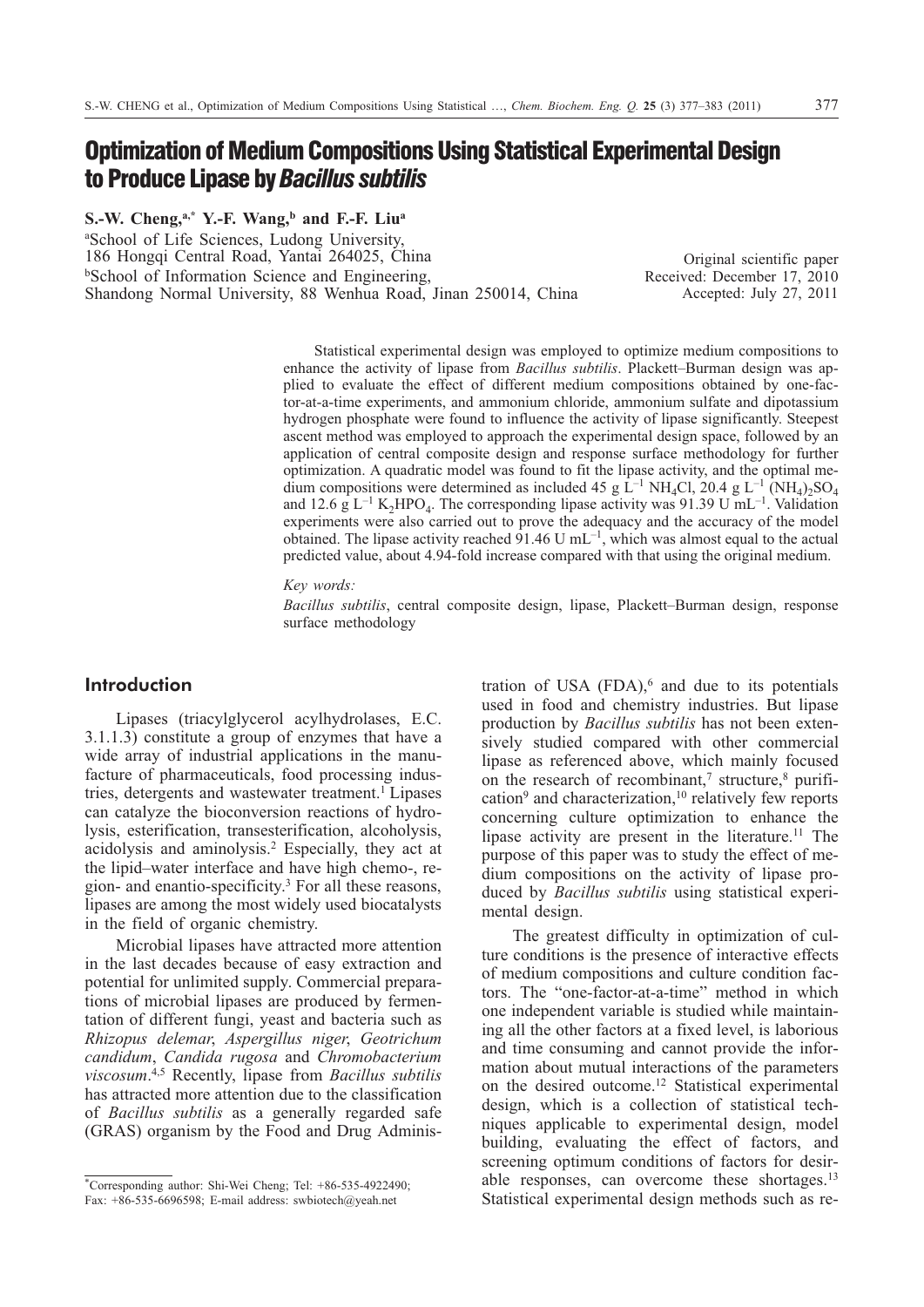sponse surface methodology can provide a systematic and efficient plan for experimentation to achieve certain goals, so that several control factors are simultaneously studied.

In this paper, an effective and statistical experimental design tool, i.e. response surface methodology, was used to determine the optimal medium compositions to enhance the activity of lipase from *Bacillus subtilis*.

# **Materials and methods**

## Microorganism

*Bacillus subtilis* strain CICC 20034 (China Center of Industrial Culture Collection) was used to produce lipase, which was maintained on agar slants containing: 5 g L<sup>-1</sup> peptone, 3 g L<sup>-1</sup> yeast extract, 3 g  $L^{-1}$  NaCl and 18 g  $L^{-1}$  agar, cultured for 30 h at 30 °C, and then stored at 4 °C and subcultured every two months.

## Inoculum preparation and flask culture

The strain was transferred from a slant culture into an Erlenmeyer flask (250 mL) containing 50 mL seed medium, which was the same as the above slant medium without agar. The pH of the medium was adjusted to 7.0 before autoclaving. The seed cultures were grown at 30 °C on a rotary shaker incubator at 200 rpm for 18 h.

Inoculum  $(4 \frac{9}{6}, v/v)$  was transferred into an Erlenmeyer flask (250 mL) containing 50 mL of fermentation medium in which the composition was varied based on the experimental designs, and the initial  $pH = 7.0$ . The fermentation cultures in shake flask were carried out at 30 °C under shaking speed of 200 rpm for 24 h.

## Determination of lipase activity

Cell culture samples (10 mL) were centrifuged at 4 °C and 10 000×g for 5 min, and the supernatant was assayed for lipase activity. Lipase activity in the culture broth was measured by titrating fatty acid liberated from olive oil, with 50 mmol  $L^{-1}$ NaOH and used phenolphthalein as an indicator.<sup>14</sup> The reaction mixture, consisting of 5 mL substrate (25 % olive oil emulsified with a 3 % polyvinyl alcohol solution), 4 mL of 50 mmol  $L^{-1}$  phosphate buffer ( $pH = 8.0$ ), and 1 mL of enzyme solution, was incubated at 40 °C for 10 min under rocking conditions. The reaction was stopped by the addition of 10 mL of anhydrous ethanol. Triplicate experiments were carried out and the mean value was calculated. One unit of lipase was defined as the lipase quantity that liberated  $1 \text{ }\mu\text{mol}$  of fatty acid per minute under the assay conditions.

## Experimental design

## *Plackett–Burman (PB) design*

PB experimental design is a powerful tool used to screen *N*-1 variables in only *N* experiments (*N* must be a multiple of four).<sup>15</sup> The PB experimental design assumes that there are no interactions among the different media constituents. The following first-order model is considered sufficient for screening

$$
Y = b_0 + \sum_{i=1}^{k} b_i X_i
$$
 (1)

where *Y* represents the estimated target function (lipase activity), and  $b_0$  is the intercept of the model,  $b_i$  is the linear coefficient, and  $k$  is the number of involved variables.  $X_i$  is the level of the independent variable under consideration,<sup>16</sup> which can be used to screen for factors significantly affecting the measured response.

Eight independent medium compositions (glycerol, NH<sub>4</sub>Cl,  $(NH_4)$ <sub>2</sub>SO<sub>4</sub>, MgSO<sub>4</sub>, MnSO<sub>4</sub> CaCl<sub>2</sub>,  $Na<sub>2</sub>HPO<sub>4</sub> \cdot 12H<sub>2</sub>O$  and  $K<sub>2</sub>HPO<sub>4</sub>$ ) were investigated using PB design to identify the compositions that affected significantly lipase activity. Two concentrations, "high" and "low", were evaluated for each medium composition and designated as level +1 and level –1 respectively (Table 1). For the selection of these factors, Design Expert 7.1.6 (Stat-Ease, Inc., Minneapolis, USA) was used to generate and analyze the experimental design of Plackett–Burman.

Table 1 – *Minimum and maximum ranges for the parameters selected in Plackett–Burman design*

| Variables |                       | Concentration (g $L^{-1}$ ) |                |  |  |
|-----------|-----------------------|-----------------------------|----------------|--|--|
|           | Factors               | $-1$ level                  | $+1$ level     |  |  |
| $X_1$     | Glycerol              | 8                           | 16             |  |  |
| $X_2$     | NH <sub>4</sub> Cl    | 6                           | 12             |  |  |
| $X_3$     | $(NH_4)_2SO_4$        | 2                           | $\overline{4}$ |  |  |
| $X_4$     | MgSO <sub>4</sub>     | 0.4                         | 0.8            |  |  |
| $X_{5}$   | MnSO <sub>4</sub>     | 0.6                         | 1.2            |  |  |
| $X_6$     | CaCl <sub>2</sub>     | 0.4                         | 0.8            |  |  |
| $X_7$     | $Na2HPO4 \cdot 12H2O$ | 7.2                         | 14.4           |  |  |
| $X_8$     | $K_2HPO_4$            | 1.8                         | 3.6            |  |  |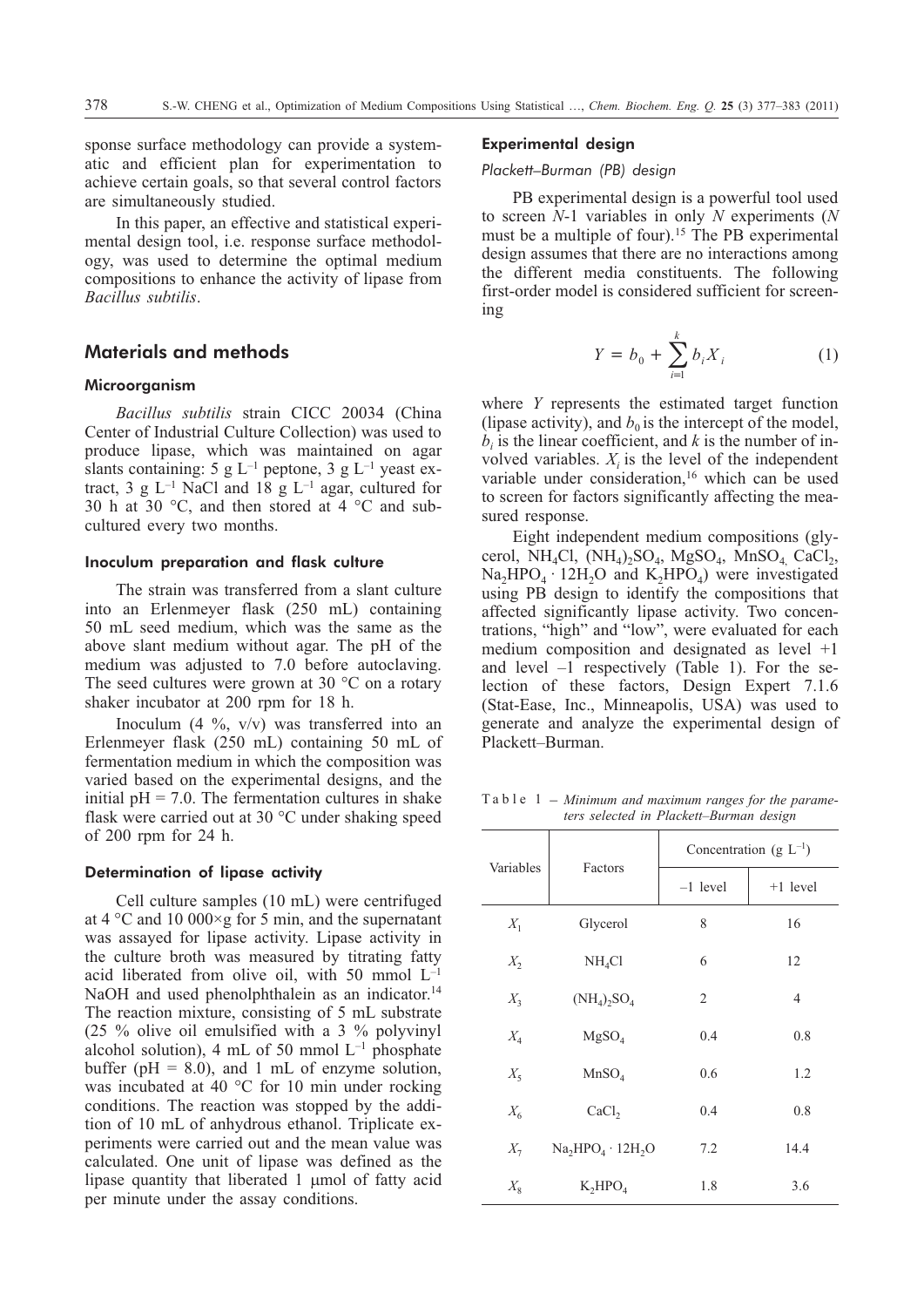#### *Path of steepest ascent method*

The direction of steepest ascent was parallel to the normal contour line of the model response curve and passed through the center point of PB design experiment. Variables that significantly influenced lipase activity were optimized with respect to enzyme activity by applying a single steepest ascent experiment. Experiments were performed along the steepest ascent path until the response increased no more. This point would be near the optimal point and could be used as center point to optimize.<sup>17</sup>

## *Central composite design and response surface methodology*

After the critical medium compositions were identified by PB design and path of steepest ascent method, response surface methodology was employed to optimize the component concentration to maximize lipase activity. Three independent factors i.e.  $NH_4Cl$ ,  $(NH_4)_2SO_4$ ,  $K_2HPO_4$  were studied at five different levels  $(-1.68, -1, 0, +1, 0.04)$  and the factors were coded. Twenty experiments were conducted containing six replications at the center point for estimating the purely experimental uncertainty variance in triplicates. The statistical software package Design Expert<sup>®</sup> 7.1.6 was used to analyze the results of the experimental design.

In order to correlate the response variable (i.e., lipase activity) to the independent variables, the relationships and interrelationships of the variables were determined by fitting the second-degree polynomial equation to data obtained by mean values of the triplicates of each experiment at different occasions:

$$
Y = b_0 + \sum_{i=1}^{k} b_i x_i + \sum_{i=1}^{k} b_{ii} x_i^2 + \sum_{i=1}^{k} \sum_{j=1}^{k} b_{ij} x_i x_j, \quad i < j \tag{2}
$$

where *Y* represents the response variable,  $b<sub>0</sub>$  is the interception coefficient,  $b_i$  is the coefficient of the linear effect,  $b_{ii}$  is the coefficient of quadratic effect,  $b_{ii}$  is the coefficient of interaction effect when  $i < j$ , and *k* is the numbers of involved variables.

# **Results and discussion**

## Plackett–Burman design

The optimization of culture medium was carried out by a combination of non-statistical methodology and statistical methodology based experimental designs. The selection of medium compositions was carried out through the non-statistical methodology (one-factor-at-a-time experiments). One-factor-at-a-time experiments revealed that glycerol,  $NH_4Cl$ ,  $(NH_4)_2SO_4$ ,  $MgSO_4$ ,  $MnSO_4$  CaCl<sub>2</sub>, Na<sub>2</sub>HPO<sub>4</sub> · 12H<sub>2</sub>O and K<sub>2</sub>HPO<sub>4</sub> were supposed to have more effect on lipase activity, and  $18.5$  U mL<sup>-1</sup> of the lipase activity was observed (data not shown).

Compared with conventional factorial design that is labor-intensive and time-consuming, PB design decreases significantly the number of experiments needed to effectively achieve experimental goals.18 The matrix developed by the PB design and the results (lipase activity) are presented in Table 2, and the regression analysis shown in Table 3. Values of "Prob  $> F$ " less than 0.05 indicate model terms are significant. An adequate precision of 32.15 indicates an adequate signal as it measures the signal-to-noise ratio, and this model could be used to navigate the design space. In this case  $X_2$ ,  $X_3$ ,  $X_8$  are significant model terms. Values greater than 0.05 indicate the model terms are not significant. Regression analysis determined that the compositions of NH<sub>4</sub>Cl  $(X_2)$ ,  $(NH_4)$ ,  $SO_4$   $(X_3)$  and K<sub>2</sub>HPO<sub>4</sub> ( $X_8$ ) had a significant effect ( $P < 0.05$ ) on the enzyme activity, so these compositions were evaluated in the further optimization experiments. After the neglect of insignificant terms (on the basis of *P*-values higher than 0.05), a modified first-order equation was developed to describe enzyme activity:

$$
Y = 24.08 + 4.72 X_2 + 1.57X_3 + 0.77 X_8. (3)
$$

Table 2 – *PB design with coded values along with the predicted and observed results*

|                | Coded variable level |                               |              |              |              |                                                             | Lipase activity<br>$(U \text{ mL}^{-1})$ |              |               |                |
|----------------|----------------------|-------------------------------|--------------|--------------|--------------|-------------------------------------------------------------|------------------------------------------|--------------|---------------|----------------|
| Trial          | $X_1$                |                               |              |              |              | $X_2 \mid X_3 \mid X_4 \mid X_5 \mid X_6 \mid X_7 \mid X_8$ |                                          |              | Ob-<br>served | Pre-<br>dicted |
| 1              | 1                    | 1                             | $-1$         | $\mathbf{1}$ | $\mathbf{1}$ | $\mathbf{1}$                                                | $-1$                                     | $-1$         | 26.00         | 26.46          |
| $\overline{2}$ | $-1$                 | $\mathbf{1}$                  | $\mathbf{1}$ | $-1$         | $\mathbf{1}$ | $\mathbf{1}$                                                | $\mathbf{1}$                             | $-1$         | 30.38         | 29.60          |
| 3              | $\mathbf{1}$         | $-1$                          | 1            | 1            | $-1$         | 1                                                           | 1                                        | $\mathbf{1}$ | 21.38         | 21.70          |
| $\overline{4}$ | $-1$                 | $\mathbf{1}$                  | $-1$         | $\mathbf{1}$ | $\mathbf{1}$ | $-1$                                                        | $\mathbf{1}$                             | 1            | 28.50         | 28.00          |
| 5              | $-1$                 | $-1$                          |              | $1 -1$       | $\mathbf{1}$ | 1                                                           | $-1$                                     | 1            | 21.75         | 21.70          |
| 6              | $-1$                 | $-1$                          | $-1$         |              | $1 -1$       | 1                                                           | $\mathbf{1}$                             | $-1$         | 17.38         | 17.02          |
| 7              | 1                    | $-1$                          | $-1$         | $-1$         | $\mathbf{1}$ | $-1$                                                        | 1                                        | 1            | 17.75         | 18.56          |
| 8              | 1                    | 1                             | $-1$         | $-1$ $-1$    |              | -1                                                          | $-1$                                     | 1            | 28.38         | 28.00          |
| 9              | 1                    | 1                             | $\mathbf{1}$ | $-1$ $-1$    |              | $-1$                                                        | $\mathbf{1}$                             | $-1$         | 28.20         | 29.60          |
| 10             | $-1$                 | 1                             | 1            | 1            | $-1$         | $-1$                                                        | $-1$                                     | 1            | 31.35         | 31.14          |
| 11             | 1                    | $-1$                          | 1            | $\mathbf{1}$ | 1            |                                                             | $-1$ $-1$ $-1$                           |              | 20.88         | 20.17          |
| 12             | $-1$                 | $-1$ $-1$ $-1$ $-1$ $-1$ $-1$ |              |              |              |                                                             |                                          |              | 17.05         | 17.02          |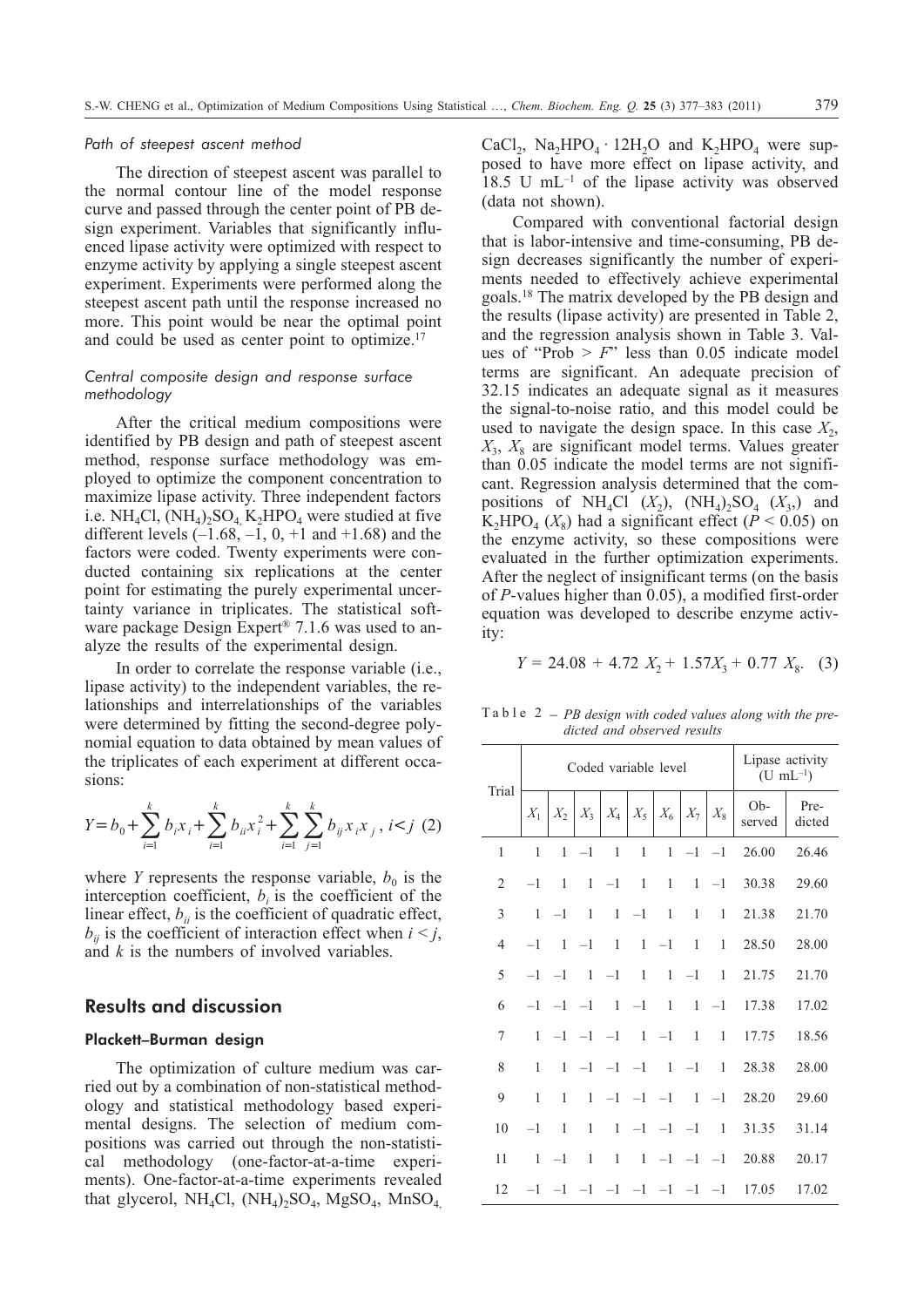Table 3 – *Regression analysis of the Plackett–Burman design for lipase activity*

| Sources                               |         | Stdized effects Contribution $(\%)$ | Prob > F |
|---------------------------------------|---------|-------------------------------------|----------|
| Model                                 |         |                                     | < 0.0001 |
| Glycerol                              | $-0.64$ | 0.39                                | 0.1036   |
| NH <sub>4</sub> Cl                    | 9.44    | 86.58                               | < 0.0001 |
| $(NH_4)$ <sub>2</sub> SO <sub>4</sub> | 3.15    | 9.63                                | < 0.0001 |
| MgSO <sub>4</sub>                     | 0.33    | 0.11                                | 0.2658   |
| MnSO <sub>4</sub>                     | 0.25    | 0.062                               | 0.4203   |
| CaCl <sub>2</sub>                     | 0.26    | 0.064                               | 0.3752   |
| $Na2HPO4 \cdot 2H2O$                  | $-0.30$ | 0.089                               | 0.2908   |
| $K_2HPO_4$                            | 1.54    | 2.30                                | 0.0081   |

According to the Plackett–Burman design, the optimum medium compositions were as follows:  $8$  g L<sup>-1</sup> glycerol, 12 g L<sup>-1</sup> NH<sub>4</sub>Cl, 4 g L<sup>-1</sup> (NH<sub>4</sub>)<sub>2</sub>SO<sub>4</sub>,  $0.8 \text{ g L}^{-1} \text{ MgSO}_4$ , 1.2 g L<sup>-1</sup> MnSO<sub>4</sub>, 0.8 g L<sup>-1</sup> CaCl<sub>2</sub>, 7.2 g L<sup>-1</sup> Na<sub>2</sub>HPO<sub>4</sub> · 12H<sub>2</sub>O and 3.5 g L<sup>-1</sup> K<sub>2</sub>HPO<sub>4</sub>.

## Optimization by steepest ascent path

Plackett–Burman design experiment proved to be a valuable tool for screening significant variables that affected the lipase activity, but it was unable to predict the optimum levels of the compositions.19 Based on the modified first-order equation obtained and regression results, it was predicted that NH<sub>4</sub>Cl,  $(NH_4)_2SO_4$  and  $K_2HPO_4$  were significant factors, which meant that increasing the concentration of  $X_2$ ,  $X_3$  and  $X_8$  had positive effect on the lipase activity. The path of the steepest ascent was determined to find the proper direction of changing factors above to improve lipase activity. The experimental design of the steepest ascent and corresponding results are shown in Table 4. Regarding the results from the steepest ascent path, it was apparent that the yield profile showed a maximum 71.75 U mL $^{-1}$  at run 7. Consequently, this point was near to the region of maximum lipase activity response. So these variables i.e. 40 g  $L^{-1}$  NH<sub>4</sub>Cl,  $18 \text{ g } L^{-1}$  (NH<sub>4</sub>)<sub>2</sub>SO<sub>4</sub>, 10.6 g L<sup>-1</sup> K<sub>2</sub>HPO<sub>4</sub> were chosen for further optimization.

## Response surface methodology

Once the ranges of relevant variables were selected through the PB screening and experiment of steepest ascent path, significant gross curvature had been detected in the design space, central composite design (CCD) and response surface methodology (RSM) were employed to make a quadratic model, consisting of trials plus a star configuration to appraise quadratic results and central points to esti-

| uscent puth    |                    |                |              |                  |  |  |
|----------------|--------------------|----------------|--------------|------------------|--|--|
| Trial          | NH <sub>4</sub> Cl | $(NH_4)_2SO_4$ | $K_2HPO_4$   | Lipase activity  |  |  |
|                | $(g L^{-1})$       | $(g L^{-1})$   | $(g L^{-1})$ | $(U \, mL^{-1})$ |  |  |
| Origin         | 12                 | 4              | 3.6          | 30.03            |  |  |
| 1              | 16                 | 6              | 4.6          | 35.63            |  |  |
| 2              | 20                 | 8              | 5.6          | 38.53            |  |  |
| 3              | 24                 | 10             | 6.6          | 43.70            |  |  |
| $\overline{4}$ | 28                 | 12             | 7.6          | 50.52            |  |  |
| 5              | 32                 | 14             | 8.6          | 56.55            |  |  |
| 6              | 36                 | 16             | 9.6          | 59.88            |  |  |
| 7              | 40                 | 18             | 10.6         | 71.75            |  |  |
| 8              | 44                 | 20             | 11.6         | 66.8             |  |  |
| 9              | 48                 | 22             | 12.6         | 53.25            |  |  |

Table 4 – *Experimental design and results of the steepest*

*ascent path*

mate the pure process variability and reassess gross curvature, $20$  with lipase activity as response. RSM is an effective statistical modeling technique that performs multiple regression analysis of quantitative data to solve multivariable problems simultaneously.<sup>21</sup> Three compositions i.e. NH<sub>4</sub>Cl,  $(NH_4)$ <sub>2</sub>SO<sub>4</sub> and K<sub>2</sub>HPO<sub>4</sub> that significantly affected lipase activity were optimized by RSM using a 3-factor-5-level CCD. The CCD matrix included six central points and six axial points, with an axial distance of  $\pm 1.68$  to make the design orthogonal.<sup>22</sup> Therefore, a group of 20 treatment combinations with different combinations of NH<sub>4</sub>Cl,  $(NH<sub>4</sub>)$ <sub>2</sub>SO<sub>4</sub> and  $K_2HPO_4$  were performed (Tables 5 and 6). The results were analyzed by standard analysis of ANOVA and following quadratic regression an equation was obtained in terms of lipase activity. Table 5 – *Coded and real values of variables in central*

*composite design*

|                                                                       | Levels of factors |                |    |            |       |  |  |
|-----------------------------------------------------------------------|-------------------|----------------|----|------------|-------|--|--|
| Factors                                                               |                   | $-1.68$ $-1$ 0 |    |            | 1.68  |  |  |
| A: NH <sub>4</sub> Cl (g L <sup>-1</sup> ) 31.59 35                   |                   |                | 40 | 45         | 48.41 |  |  |
| B: $(NH_4)$ , $SO_4$ (g L <sup>-1</sup> ) 12.95 15 18 21              |                   |                |    |            | 23.05 |  |  |
| C: K <sub>2</sub> HPO <sub>4</sub> (g L <sup>-1</sup> ) 7.24 8.6 10.6 |                   |                |    | 12.6 13.97 |       |  |  |

The highest activity of the lipase observed was 91.17 U mL<sup>-1</sup> at run 8 (Table 6). The *F*-value of 1117.29 implies the model is significant, because there is only a 0.01 % chance that the "Model *F*-Value" could occur due to noise (Table 7). Regression equation obtained after ANOVA indicated that the *R*-Squared value of 0.999 (a value of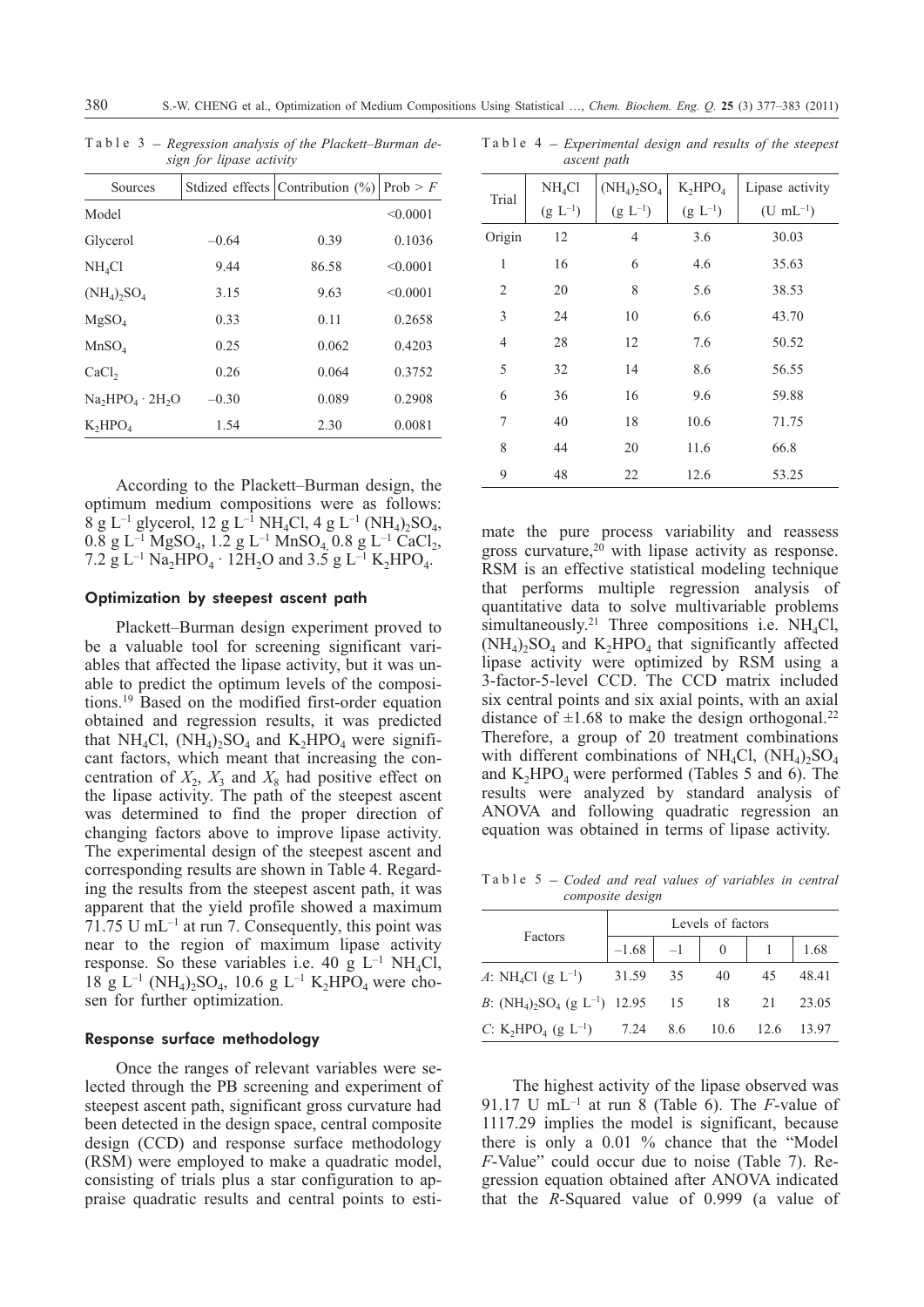| Trial          |                | Coded variable level | Enzyme activity<br>$(U \text{ mL}^{-1})$ |          |           |
|----------------|----------------|----------------------|------------------------------------------|----------|-----------|
|                | $\overline{A}$ | $\boldsymbol{B}$     | $\overline{C}$                           | Observed | Predicted |
| $\mathbf{1}$   | $-1$           | $-1$                 | $-1$                                     | 71.91    | 71.71     |
| $\overline{2}$ | $\mathbf{1}$   | $-1$                 | $-1$                                     | 75.58    | 75.77     |
| 3              | $-1$           | $\mathbf{1}$         | $-1$                                     | 78.31    | 78.50     |
| 4              | $\mathbf{1}$   | $\mathbf{1}$         | $-1$                                     | 87.35    | 87.38     |
| 5              | $-1$           | $-1$                 | $\mathbf{1}$                             | 78.08    | 78.03     |
| 6              | 1              | $-1$                 | 1                                        | 88.17    | 87.95     |
| 7              | $-1$           | $\mathbf{1}$         | $\mathbf{1}$                             | 76.82    | 76.60     |
| 8              | $\mathbf{1}$   | $\mathbf{1}$         | 1                                        | 91.17    | 91.34     |
| 9              | $-1.68$        | $\theta$             | $\theta$                                 | 69.60    | 69.75     |
| 10             | 1.68           | $\theta$             | $\theta$                                 | 85.67    | 85.55     |
| 11             | $\overline{0}$ | $-1.68$              | $\overline{0}$                           | 74.96    | 75.11     |
| 12             | $\theta$       | 1.68                 | $\overline{0}$                           | 83.79    | 83.67     |
| 13             | $\overline{0}$ | $\mathbf{0}$         | $-1.68$                                  | 81.77    | 81.63     |
| 14             | $\overline{0}$ | $\mathbf{0}$         | 1.68                                     | 90.10    | 90.27     |
| 15             | $\theta$       | $\theta$             | $\theta$                                 | 82.55    | 82.43     |
| 16             | $\theta$       | $\mathbf{0}$         | $\overline{0}$                           | 82.75    | 82.43     |
| 17             | $\overline{0}$ | $\theta$             | $\theta$                                 | 82.08    | 82.43     |
| 18             | $\theta$       | $\theta$             | $\theta$                                 | 82.36    | 82.43     |
| 19             | $\theta$       | $\theta$             | $\overline{0}$                           | 82.51    | 82.43     |
| 20             | $\overline{0}$ | $\mathbf{0}$         | $\overline{0}$                           | 82.32    | 82.43     |

Table 6 – *Observed and predicted values of lipase activity for the CCD matrix*

Table 7 – *Analysis of variance for the second-order polynomial model for optimization of lipase activity*

| Source      | SS     | DF | MS    | $F$ -value | Prob>F   |
|-------------|--------|----|-------|------------|----------|
| Model       | 628.63 | 9  | 69.85 | 1117.29    | < 0.0001 |
| Residual    | 0.63   | 10 | 0.063 |            |          |
| Lack of fit | 0.26   | 5  | 0.072 | 1.38       | 0.3662   |
| Pure error  | 0.36   | 5  | 0.053 |            |          |
| Total       | 629.26 | 19 |       |            |          |

 $R^2 = 0.9990$ ; Pred  $R^2 = 0.9946$ ; *CV*% = 0.31; Adeq Precision = 122.138; Adj  $R^2 = 0.9981$ ; SS, sum of squares; DF, degrees of freedom and MS, mean square.

 $R-Squared > 0.75$  indicated the aptness of the model) was in reasonable agreement with the adjusted *R*-Squared of 0.9981, and this ensured a satisfactory adjustment of the quadratic model to the experimental data. "Adeq. Precision" measures the signal to noise ratio. A ratio greater than 4 is desirable, and the ratio of 122.138 indicates an adequate signal. This model can be used to navigate the design space (Table 7), and a low coefficient of variation  $(CV = 0.31 \%)$  demonstrated the experiments were precise and reliable. A second-order polynomial function was fitted to the experimental lipase activity, resulting in the following regression equation:

Lipase activity = 82.43 + 4.70 
$$
A
$$
 + 2.55  $B$  +  
+ 2.57  $C$  + 1.20  $AB$  + 1.47  $AC$  - (4)  
- 2.05  $BC$  - 1.69  $A$ <sup>2</sup> - 1.02  $B$ <sup>2</sup> + 1.25  $C$ <sup>2</sup>

Figs. 1–3 show the response surface plots and their contour plots of lipase activity. Evidently, lipase activity varied significantly with the concentration of  $NH_4Cl$ ,  $(NH_4)_2SO_4$  and  $K_2HPO_4$ . The op-



*activity showing the interaction between (NH4)2SO4 concentration and NH4Cl concentration at C = 0*



*activity showing the interaction between K<sub>2</sub>HPO<sub>4</sub> concentration and NH4Cl concentration at B = 0*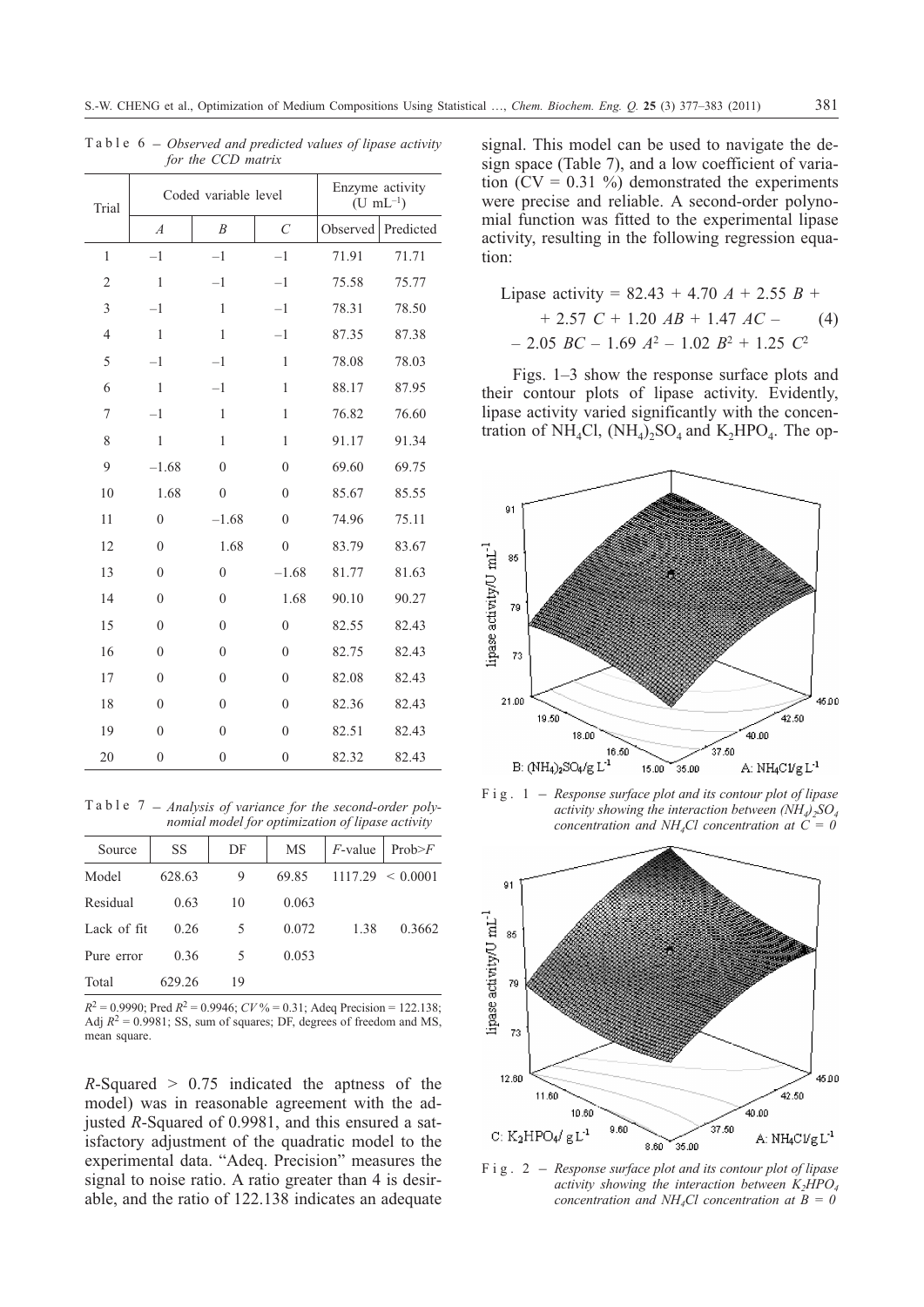

*activity showing the interaction between K<sub>2</sub>HPO<sub>4</sub> concentration and (NH<sub>4</sub>)<sub>2</sub>SO<sub>4</sub> <i>concentration at A = 0* 

timum value of each variable was identified based on the hump in the three dimensional plot, or from the central point of the corresponding contour plot. The results predicted by the model equation from RSM indicated that a combination of adjusting the concentration of NH<sub>4</sub>Cl to 45 g L<sup>-1</sup>, (NH<sub>4</sub>)<sub>2</sub>SO<sub>4</sub> to 20.4 g  $L^{-1}$ , and  $K_2HPO_4$  to 12.6 g  $L^{-1}$  would favor maximum lipase activity, giving  $91.39$  U mL<sup>-1</sup>.

In order to confirm the optimized results, the culture of *Bacillus subtilis* CICC 20034 was studied using predicted medium compositions. Maximum rate of lipase activity was observed as 91.46 U mL–1 at 24 h, which was almost equal to the actual predicted value. By means of optimizing medium compositions, the activity of lipase was enhanced from 18.5 U mL–1 to 91.46 U mL–1, and 4.94-fold increase had been obtained. This result therefore corroborated the predicted values and the effectiveness of the model, which indicated that the optimized medium was propitious to the production of lipase from *Bacillus subtilis*.

The optimized concentration of mineral nitrogen sources was very high (45 g  $L^{-1}$  NH<sub>4</sub>Cl and 20.4 g  $L^{-1}$  (NH<sub>4</sub>)<sub>2</sub>SO<sub>4</sub>) in this study. Furthermore, it was found that organic nitrogen sources were not favorable to the lipase activity, and the enzyme activity obtained was only about one third of used mineral nitrogen sources in the one-factor-at-a-time experiments although good growth seemed to require organic nitrogen sources (data not shown). In addition, the same conclusion was also obtained with complex (organic and mineral) nitrogen sources, and the results were agreed with the former research with *Rhodotorula glutinis*. <sup>23</sup> The reason was probably the characteristic of the strain, and mineral nitrogen sources could promote the lipase activity of *Bacillus subtilis* strain CICC 20034, and then obtained higher enzyme activity.

# **Conclusions**

Statistically based experimental designs proved effective in optimizing culture medium for lipase activity by *Bacillus subtilis* strain CICC 20034. The optimized medium compositions were as follows: 8 g L<sup>-1</sup> glycerol, 45 g L<sup>-1</sup> NH<sub>4</sub>Cl, 20.4 g L<sup>-1</sup>  $(NH_4)_2SO_4$ , 0.8 g L<sup>-1</sup> MgSO<sub>4</sub>, 1.2 g L<sup>-1</sup> MnSO<sub>4</sub> 0.8 g L<sup>-1</sup> CaCl<sub>2</sub>, 7.2 g L<sup>-1</sup> Na<sub>2</sub>HPO<sub>4</sub> · 12H<sub>2</sub>O and 12.6 g  $L^{-1}$  K<sub>2</sub>HPO<sub>4</sub>, which resulted in about 5 times the lipase activity than that using the original medium. Validation experiments were also carried out to verify the adequacy and accuracy of the model, and the results showed that the predicted value agreed well with the experimental values. The optimum culture medium obtained in this experiment gives a basis for further study with large-scale batch fermentation in a bioreactor for lipase from this strain.

#### *ACKNOWLEDGEMENT*

*This study was supported by the research project of Ludong University (LY20083305).*

#### List of symbols

- *Y* response variable, U mL<sup>-1</sup>
- $b_0$  interception coefficient<br>  $b_0$  linear coefficient
- $-$  linear coefficient
- $k$  number of involved variables
- $b_{ii}$  coefficient of quadratic effect<br>  $b_{ii}$  coefficient of interaction effect
- *b<sub>ij</sub>* coefficient of interaction effect (*i* < *j*)<br> $R^2$  determination coefficient
- determination coefficient

#### References

- 1. *Corzo, G., Revah, S.,* Bioresource Technol. **70** (1999) 173.
- 2. *Joseph, B., Ramteke, P. W., Thomas, G.,* Biotechnol. Adv. **26** (2008) 457.
- 3. *Jaeger, K. E., Eggert, T.,* Curr. Opin. Biotechnol. **13** (2002) 390.
- 4. *Gandhi, N. N.,* J. Am. Oil Chem. Soc. **74** (1997) 621.
- 5. *Kojima, Y., Shimizu, S.,* J. Biosci. Bioeng. **96** (2003) 219.
- 6. *Lee, S. J., Pan, J. G., Park, S. H., Choi, S. K.,* J. Biotechnol. **149** (2010) 16.
- 7. *Ma, J., Zhang, Z., Wang, B., Kong, X., Wang, Y., Cao, S., Feng, Y.,* Protein Expres. Purif. **45** (2006) 22.
- 8. *Van Pouderoyen, G., Eggert, T., Jaeger, K. E., Dijkstra, B. W.,* J. Mol. Biol. **309** (2001) 215.
- 9. *Nawani, N., Kaur, J.,* Mol. Cell. Biochem. **206** (2000) 91.
- 10. *Nawani, N., Dosanjh, N. S., Kaur, J.*, Biotechnol. Lett. **20** (1998) 997.